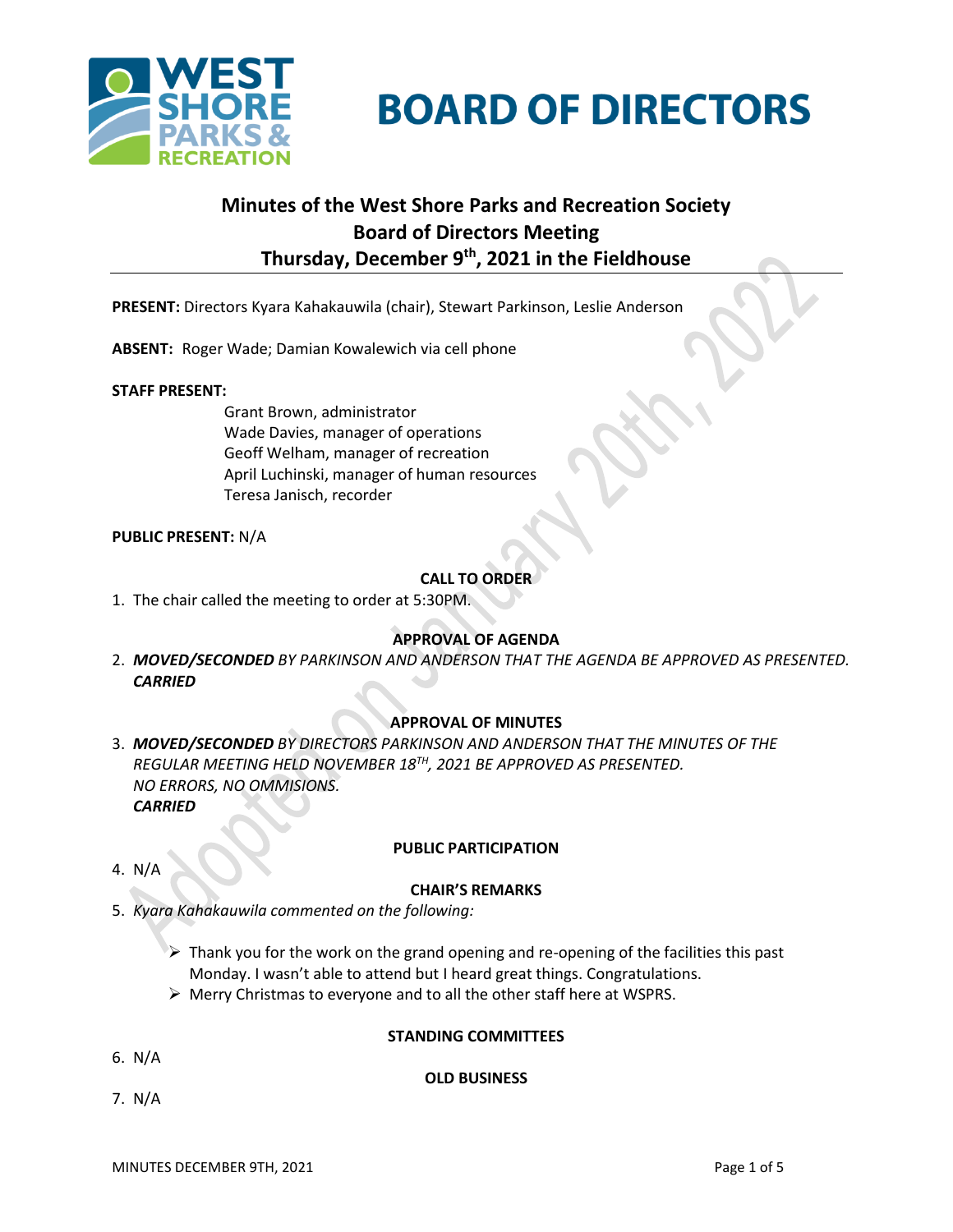#### **NEW BUSINESS**

#### 8. **a) Meeting schedule for 2022**

The 2022 meeting schedule was included in the agenda package. It was agreed by everyone in attendance that the West Shore room (aka boardroom) would be a sufficient space for 2022 meetings.

# **b) Declaration forms for 2021**

These forms were emailed to the board members on December  $1<sup>st</sup>$ , 2021, and they were asked to sign and email them back into the administrative assistant. One last form to follow-up on for Director Wade.

# **FOR INFORMATION**

# 9. **a) Administrator's Report**

*Grant Brown, Administrator highlighted the following:*

# **Administration/Human Resources**

The finance team has seen their FTE's drop with the departure of the manager and the temporary clerk coverage leaving earlier than expected. They continue to work diligently, preparing for the year-end process. KPMG will be onsite at the end of December to conduct a pre-audit for 2021 which will lessen their work in the spring.

The recreation software implementation and reception teams are working behind the scenes in preparation for the public launch of the new Intelligenz recreation software system. The new system launched on November 29<sup>th</sup> allowing patrons to set up their accounts, proof their existing information and peruse the winter 2022 program offerings. Winter registration begins December 9<sup>th</sup> for programs, with the exception of swimming lessons which opens December 16<sup>th</sup>.

Human resources continue to sort out the changes to the new collective agreement and are working closely with payroll on the retro payout. The first planning meeting was held with the union to develop the framework for the pilot flex time program, which is set to commence in March 2022 and will be evaluated over the following 12 months. Various labour relations issues are being dealt with and preparations have begun for an arbitration that is scheduled for early 2022. Year-end tasks have begun including the auditing of pay step increases and regular part time staff hours and the resulting effect on their leave entitlements. Performance management training with the maintenance supervisor and lead hands has been on going.

The grand opening event for the JDF Childcare Centre and the JDF Arena will be held on December 6<sup>th</sup> at 10:00AM at the entrances to the JDF Arena and Childcare Centre.

# **Operations**

# **Maintenance**

Staffing shortages and a lack of skilled applicants have led to work on an internal process for filling positions. Staff have implemented a new training strategy and the lead hands are going through performance review training to build a better crew faster and have better retention. Postings for auxiliary positions are ongoing.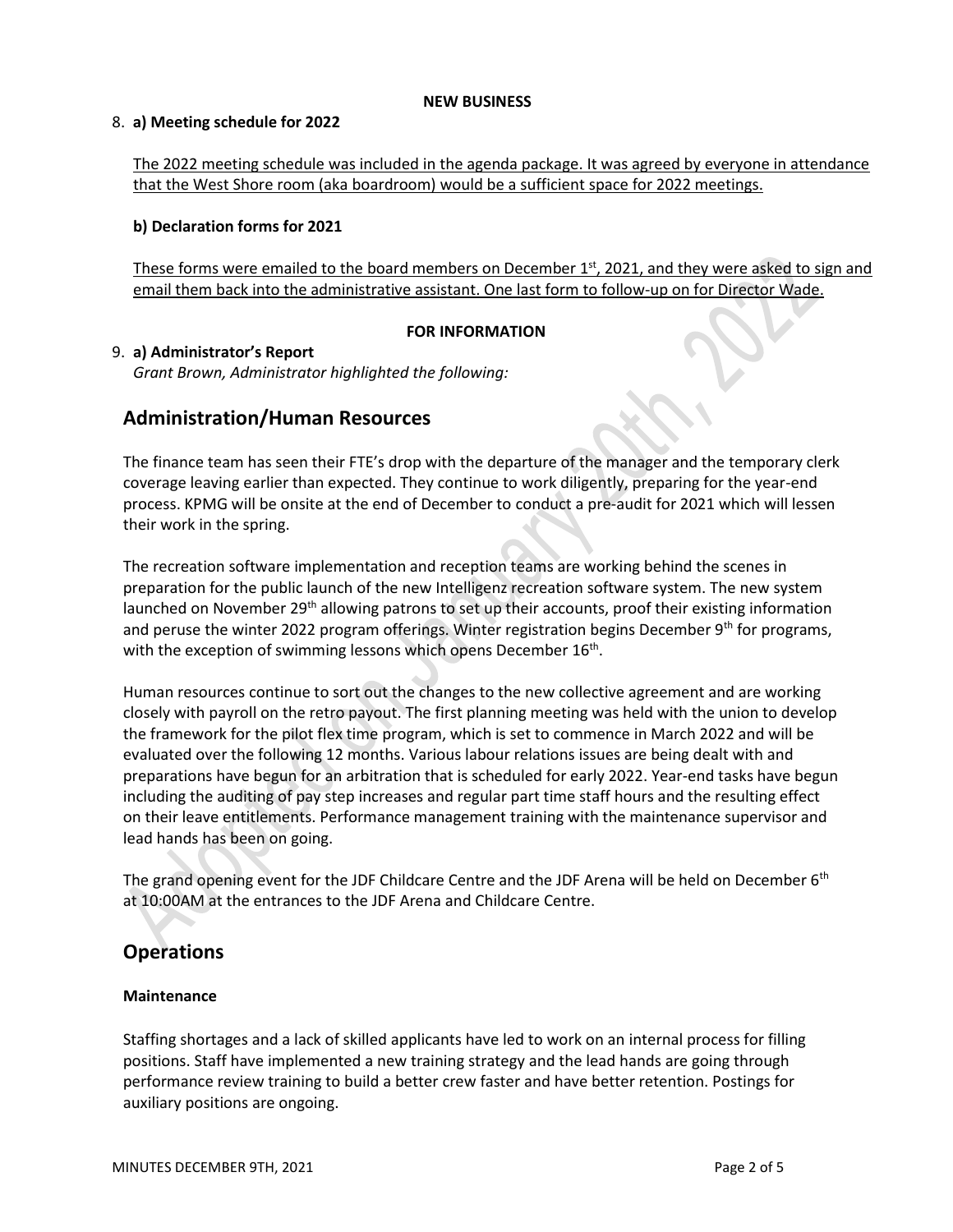Staff are moving through the buildings in the wake of larger projects completing. Scorekeepers' box sound and phone issues were resolved in the JDF Arena and finishing work at Centennial Centre is being addressed after the roof completion, which includes the ceiling tiles and new air handling unit settings. The overall computer control energy management system is being evaluated to ensure we are receiving the expected return on energy savings. Work has started on the new UniFi door access card locks that will replace the current key entry system. The first two areas of installation include the JDF Arena and The Q Centre Arena ice plant rooms. This is a multi-year project that will lower the risk presented by lost keys and remove the costly re-keying of areas when keys are lost.

Some unexpected issues occurred in November including The Q Centre Arena compressor 3 which had a major motor failure and was replaced. The contactor for this motor failed as well and we are waiting for its replacement. The JDF Arena tunnel air handling unit is an old pneumatic system, which is over 45 years old and had various issues and repairs when started it back up after the lengthy shutdown. These included the contactor coil transformer and both exhaust fans in the changerooms failing. As well, the compressed air connections from the JDF basement were cut and capped during the upstairs renovations in error. There is exhaust and heat in those areas, however, staff are looking at upgrading parts of the system. The kid's cottage heat had a failed over amp protection device and a faulty thermostat. Both issues were corrected, and the heat was setup to operate on 2 stages for better efficiency. New glass has been ordered for The Q Centre press box, which was damaged by an errant puck.

#### **Parks**

The grounds received over 9 inches of rain in November with above average temperatures. Damage was minimal and crews responded promptly to prevent further concern, including pumping out all catch basins and removing debris in their vicinity. Leaf clean-up is ongoing, and trees were planted in the newly renovated senior's garden bed.

The grass fields saw more days closed to play than usual due to the high rainfall. Crews performed deep tine aeration of the grass fields. The mechanic performed semi-annual maintenance service on the 4 community recreation vehicles. The administration van failed its inspection due to the fuel hose being cut and parts have been ordered. Zamboni #4007 had its tires replaced and received auger and wash water pump repairs.

# **Programs**

# **Community Recreation**

Staff were excited to restart several drop-in and registered programs for youth in November. A partnership with the Pacific Centre Family Services Association commenced in November to run the LEGO group, a Trans and Queer youth drop-in program on Fridays in the youth room. One Pacific Centre staff and one WSPRS staff support the youth in weekly programming, activities, and social time. The LEGO group is only advertised through school counsellors and word of mouth and is not described as a Trans and Queer group so that youth can feel comfortable attending if they are not yet out to their families or friends.

To build on the success of the Friday night youth swim, staff have added additional Friday night activities for youth including access to the ISC from 7:30-9:00PM for drop-in sports as well as the youth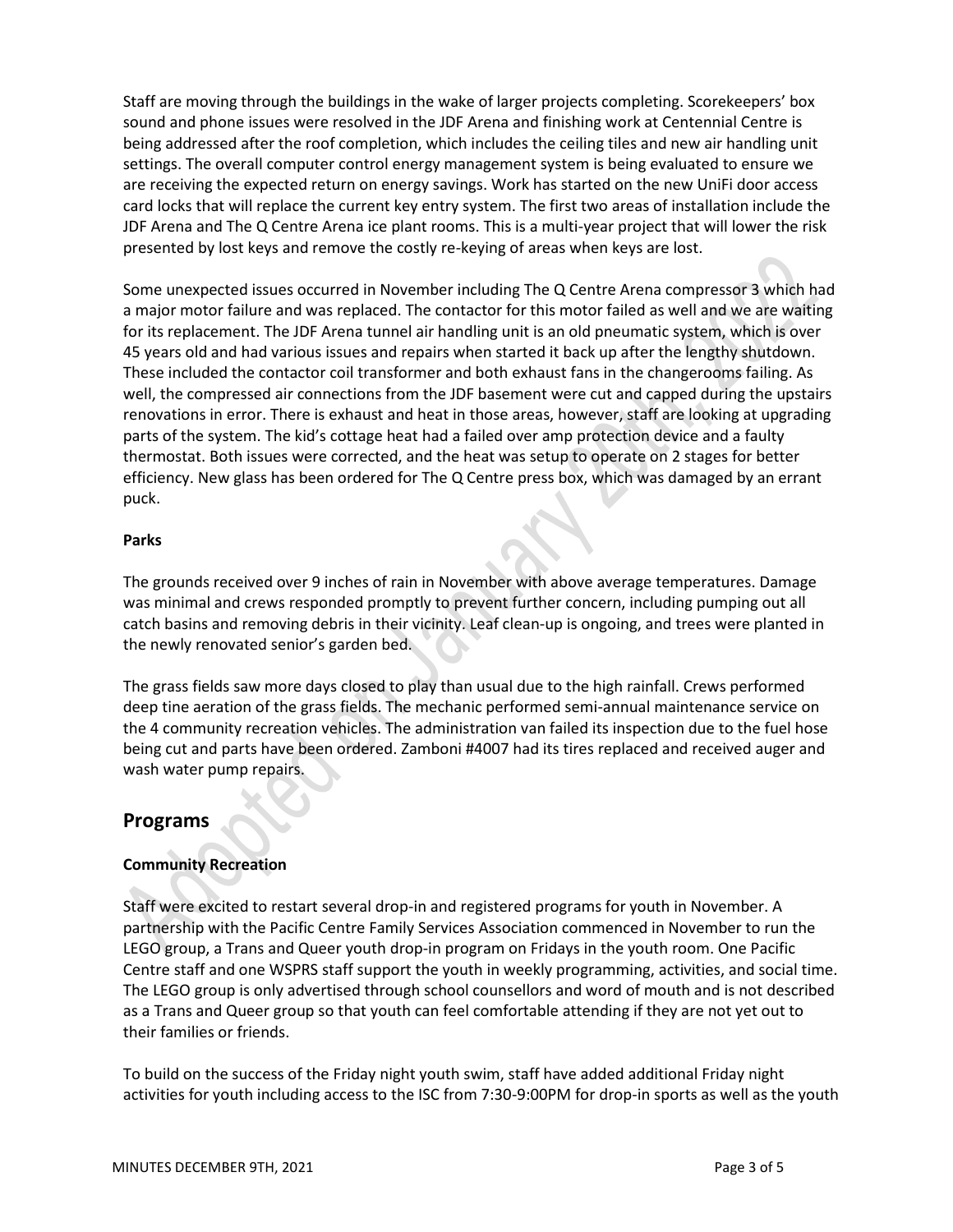room is now open from 6:00-9:00PM for a hang out. The fee to drop-in is only \$2 for all these options and youth receive a wrist band as they enter and pay at reception to track them in the facility.

Home Alone classes and Cooking for Fun classes ran in November. Staff were trained in usage of the new kitchen space and youth enjoyed a Thai-tastic menu created in the new space.

The Community Development Programmer, Bobbi Neal, has been working with the seniors to prepare for their re-opening in the new year and accessing the building with Island Health's new configuration.

Many job postings occurred for the Community Recreation area which include the afterschool care program assistant, recreation programmer youth/sports, RPT daycare ECEA and afterschool care driver positions. The afterschool care programmer posting will be sent out in early December in conjunction with a maternity leave.

# **Aquatics, Fitness and Weights**

In the pool, November was a particularly difficult month with regards to staffing as many employees have required time off for health and school reasons. Despite having hired 7 new lifeguards/swim instructors this season, shift coverage has been a major challenge. Staff are proud that service disruptions have been rare and have taken great efforts in maintaining a minimum of 2 lifeguards for an average of 12-14 hours each day. There continues to be excellent overall usage of the pool and an increase in popularity during the Friday night youth swim and within the aqua yoga program.

In fitness, the Take Heart and Breathe Well Cardiac Rehabilitation program has officially started back up as of November 1<sup>st</sup> after nearly two years following the COVID-19 closures. The instructor has been busy connecting with past clients and completing intake assessments with new clients to re-establish the classes. This program is in partnership with Island Health and consists of a 12-week supervised cardiac exercise program designed for participants recovering from a cardiac event or chronic condition. Clients are referred to the program directly from their cardiologist or transferred from other program locations. It has been greatly encouraging to welcome these participants back to the facility.

Indoor cycling class numbers have been continually climbing with an average of 10 participants per class. Other evening classes such as body sculpt have also seen increasing attendance with full registration.

#### **Sports**

The November rain put a damper on the golf course, however, golfers are still playing when there is a glimpse of sunlight. Even with a slow fall, the yearly number of rounds played will be around 41,000- 42,000 which put is  $7<sup>th</sup>$  best on record. 64 adult and 11 youth winter passes have been sold. The youth pass is new and there was an increase of 4 adult winter passes compared to last year.

The JDF Arena was busy with well attended public skates, and skating lessons are busy with 320 registrants this set. There are 8 children taking private lessons and are booked for 11 weeks. Winter Wonderland is coming up in the JDF Arena, running December 11<sup>th</sup> to 15<sup>th</sup> with all available school and private rentals full.

The Mineral and Gem Show has cancelled all December events due to COVID-19 restrictions and look forward to working with them in the future.